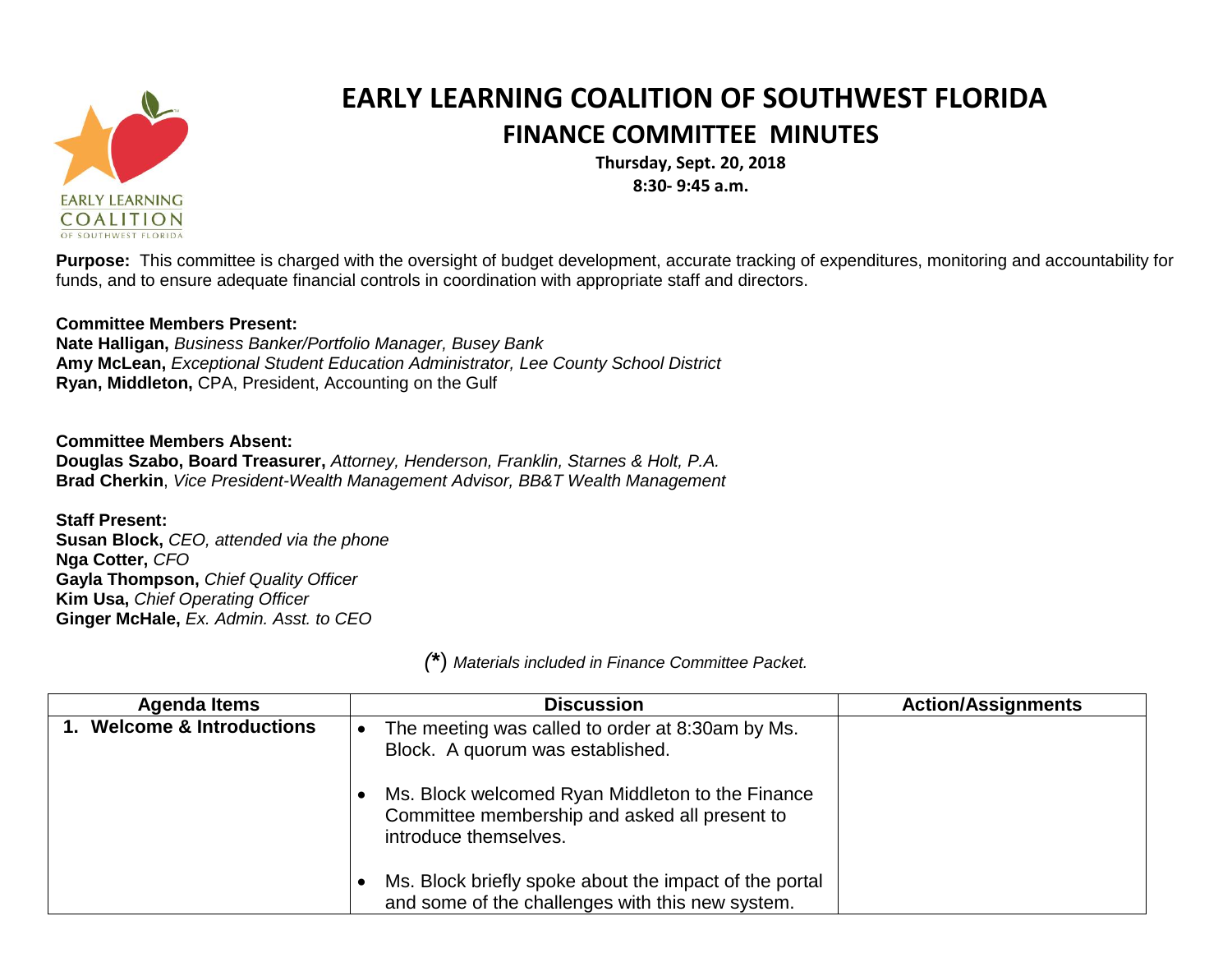| 2. Vote on Finance Committee<br>Minutes of June 6, 2018*                                          | $\bullet$ | The June 6, 2018 minutes were approved.                                                                                                                                                                                                                                                                                                                                                                                                                                                                        | Motion to approve the June 6, 2018<br>minutes made by Mr. Halligan and<br>seconded by Ms. McLean. Motion<br>approved.                                                              |
|---------------------------------------------------------------------------------------------------|-----------|----------------------------------------------------------------------------------------------------------------------------------------------------------------------------------------------------------------------------------------------------------------------------------------------------------------------------------------------------------------------------------------------------------------------------------------------------------------------------------------------------------------|------------------------------------------------------------------------------------------------------------------------------------------------------------------------------------|
| 3. Discuss Utilization<br><b>Management (Forecast)*</b>                                           | $\bullet$ | Ms. Block explained that the number of children paid<br>for July and August are not available at this time due to<br>issues with the new portal.                                                                                                                                                                                                                                                                                                                                                               |                                                                                                                                                                                    |
|                                                                                                   |           | Ms. Block reported the Coalition has received an<br>additional 2.2M from the Office of Early Learning<br>(OEL). Also, additional funds from the Lee County<br>Board of County Commissars' that will go towards<br>School Readiness (SR) slots.<br>The Waitlist has increased and we are continuing to                                                                                                                                                                                                          |                                                                                                                                                                                    |
|                                                                                                   |           | enroll children.                                                                                                                                                                                                                                                                                                                                                                                                                                                                                               |                                                                                                                                                                                    |
| 4. Review Utilization Reports<br>and Statements of<br><b>Revenues and</b><br><b>Expenditures*</b> |           | Ms. Cotter presented the financial reports ending June<br>2018. Ms. Cotter addressed the summary reports for<br>School Readiness (SR) and Voluntary<br>Pre-Kindergarten (VPK) identifying the current year<br>expenditures, the number of children served, and<br>administrative costs. The July and August numbers<br>are not available due to issues with the new portal.<br>Ms. Cotter stated the numbers for first quarter will be<br>presented if available at the November Finance<br>Committee meeting. | Motion to move the Utilization<br>Reports to the Executive<br>Committee made by Ms. McLean<br>and seconded by Mr. Middleton.<br>Motion approved.                                   |
| 5. Approve Revised FY19<br>Budget*                                                                |           | Ms. Cotter discussed the awarded grant amounts, the<br>revised FY 19 budget details and the additional<br>allocated 2.2M SR funds.                                                                                                                                                                                                                                                                                                                                                                             | Motion made to accept the revised<br>FY19 Budget by Mr. Halligan and<br>seconded by Mr. Middleton. Motion<br>approved.                                                             |
| 6. Review Proposed Provider<br><b>Rate Increases</b>                                              | $\bullet$ | Ms. Usa stated it has been a number of years since the<br>Coalition has increased providers rates. The state is<br>placing more requirements on providers to participate<br>in the SR program. In 2019, providers will have an<br>opportunity to receive increased payments by<br>increasing quality. This payment differential will bring<br>their rates closer to private provider pay rates.                                                                                                                | Motion made to accept the<br>recommendation for a 3% increase<br>for all care levels in our four<br>counties by Mr. Halligan and<br>seconded by Mr. Middleton. Motion<br>approved. |